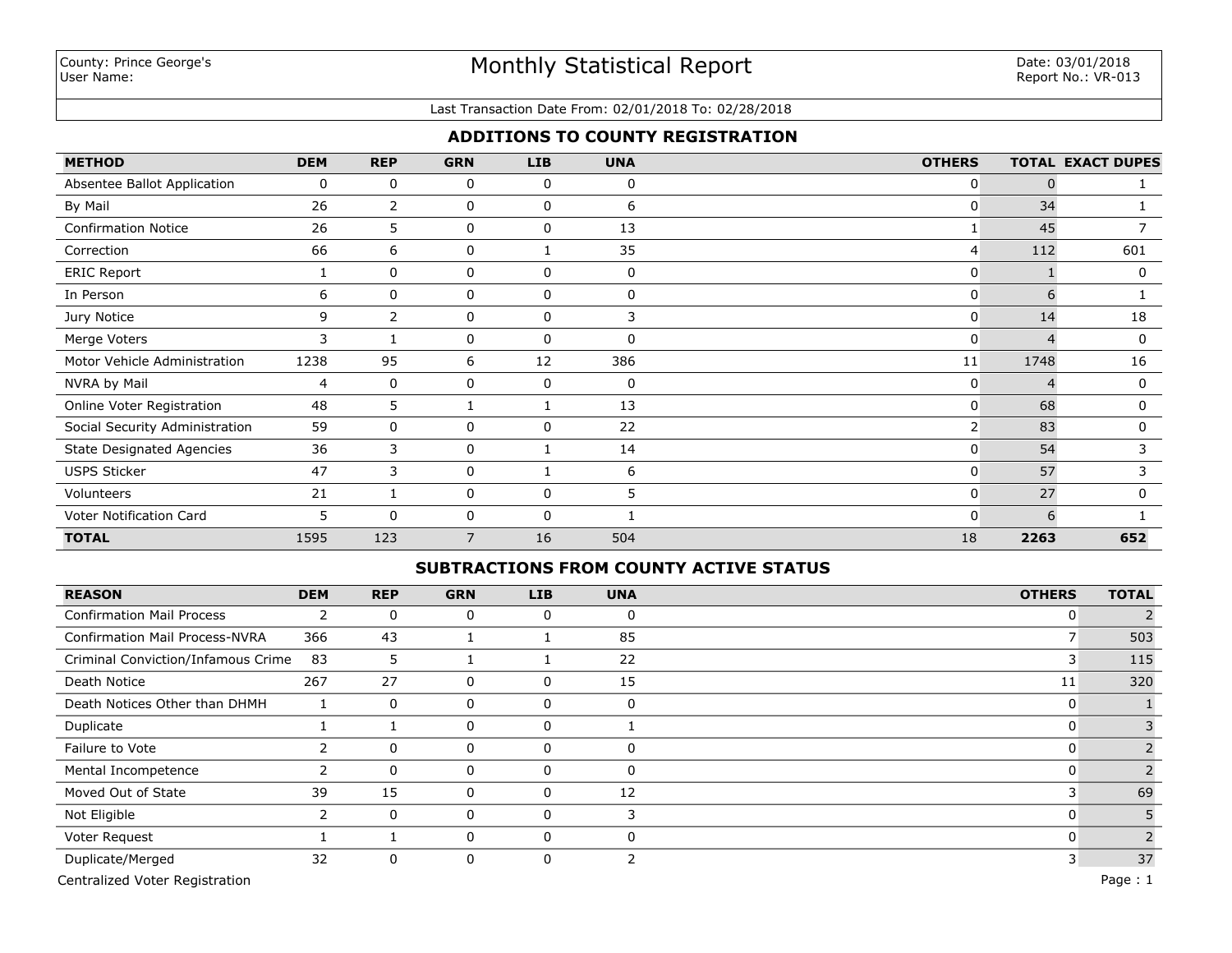County: Prince George's User Name:

| Last Transaction Date From: 02/01/2018 To: 02/28/2018 |      |     |  |  |     |  |    |        |  |  |
|-------------------------------------------------------|------|-----|--|--|-----|--|----|--------|--|--|
| County Transfer Out                                   | -336 | -36 |  |  | -66 |  |    | $-442$ |  |  |
| <b>TOTAL</b>                                          | 134  | 128 |  |  | 206 |  | 29 | 1503   |  |  |

## **AFFILIATION CHANGES**

| <b>CHANGE</b> | <b>DEM</b> | <b>REP</b>               | <b>GRN</b> | <b>LIB</b> | <b>UNA</b> | <b>OTHERS</b> | <b>TOTAL</b> |
|---------------|------------|--------------------------|------------|------------|------------|---------------|--------------|
| From          | 139<br>∸J. | $\overline{\phantom{a}}$ |            |            | 108        | . .<br>ᅩ      | 346          |
| To            | 142        | $\sim$<br>29             |            | . .        | 138        | <b>. .</b>    | 346          |
| <b>TOTAL</b>  |            | $-41$                    |            |            | 30         |               | $\mathbf{O}$ |

## **CURRENT ACTIVE REGISTRATION**

| <b>ACTIVITY</b>              | <b>DEM</b> | <b>REP</b> | <b>GRN</b> | <b>LIB</b> | <b>UNA</b> | <b>OTHERS</b> | <b>TOTAL</b> |
|------------------------------|------------|------------|------------|------------|------------|---------------|--------------|
| BEGINNING OF REPORT          | 449688     | 40892      | 1041       | 1582       | 66155      | 11552         | 570910       |
| ADDITIONS (+)                | 1595       | 123        |            | 16         | 504        | 18            | 2263         |
| REINSTATED (+)               | 53         | 6          |            | 0          | 13         |               | 75           |
| CANCELLED (-)                | -429       | $-49$      | -1         | $-1$       | -55        | $-20$         | $-555$       |
| COUNTY TRANSFER OUT (-)      | $-336$     | $-36$      |            | $-2$       | -66        | $-2$          | $-442$       |
| AFFILIATION CHANGES (+ OR -) |            | $-41$      | $-2$       | 8          | 30         |               | $\Omega$     |
| * INACTIVATED (-)            | $-369$     | $-43$      | -1         | -1         | -85        | $-7$          | $-506$       |
| $*$ REACTIVATED $(+)$        | 134        | 2          | $\Omega$   |            | 29         |               | 169          |
| <b>END OF REPORT TOTALS</b>  | 450339     | 40854      | 1045       | 1603       | 66525      | 11548         | 571914       |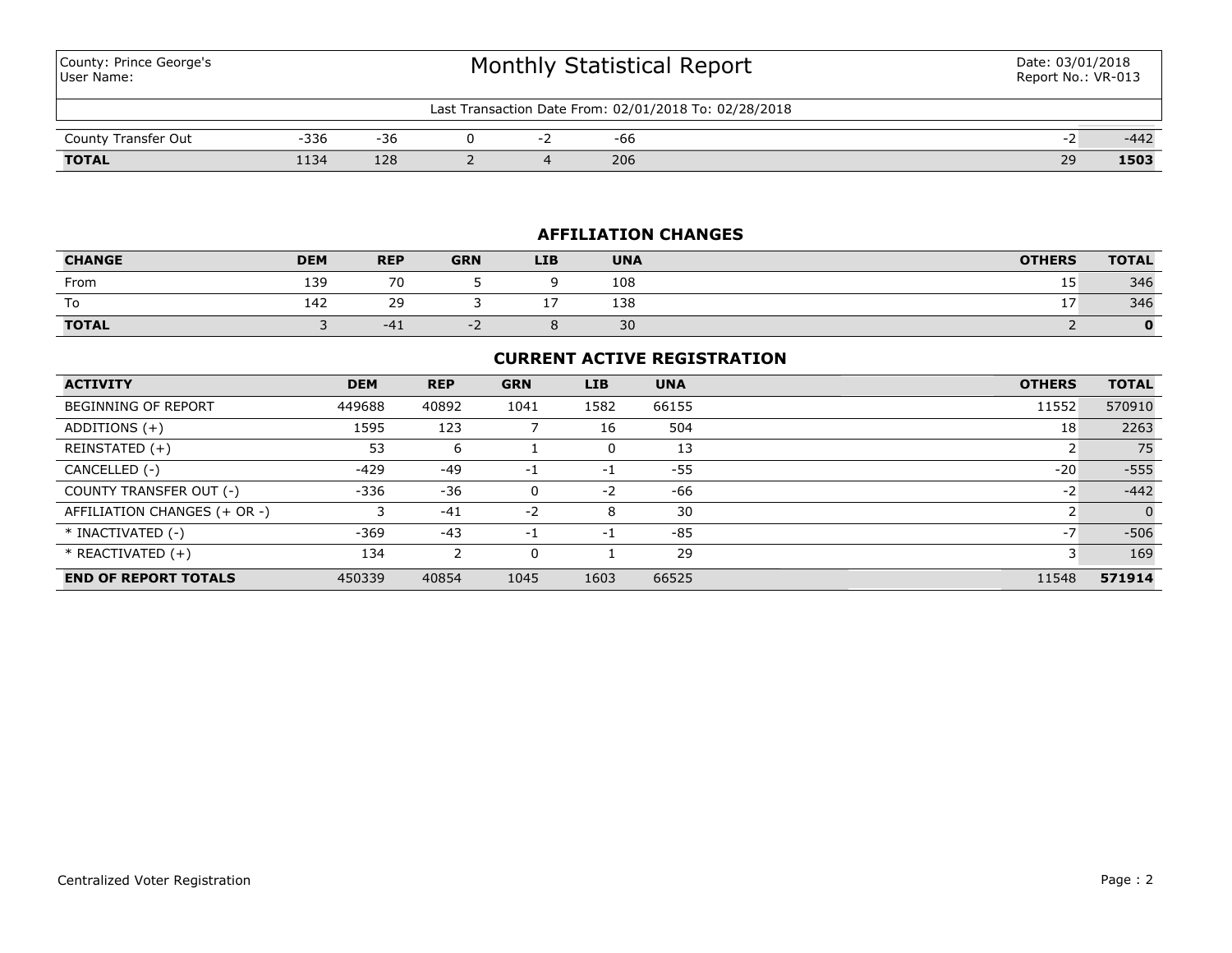### Last Transaction Date From: 02/01/2018 To: 02/28/2018

#### **INACTIVE REGISTRATION**

#### **SUBTRACTIONS FROM COUNTY INACTIVE STATUS**

| <b>REASON</b>                         | <b>DEM</b>     | <b>REP</b> | <b>GRN</b> | <b>LIB</b> | <b>UNA</b>   | <b>OTHERS</b> | <b>TOTAL</b>   |
|---------------------------------------|----------------|------------|------------|------------|--------------|---------------|----------------|
| By Mail                               |                | 0          | 0          | 0          | 0            | 0             |                |
| Cancellation Notice from another Stat | 1              | 0          | 0          | 0          | 0            | 0             |                |
| <b>Confirmation Notice</b>            | 22             | 1          | 0          | 0          | 7            | 1             | 31             |
| Correction                            | 3              | 0          | 0          | 0          | 0            | 0             | $\mathsf 3$    |
| Criminal Conviction/Infamous Crime    | 8              | 0          | 0          | 0          | $\mathbf{1}$ | 0             | $\mathsf 9$    |
| Death Notice                          | 8              | 2          | 0          | 0          | 1            | $\mathbf{0}$  | $11\,$         |
| In Person                             | $\overline{2}$ | 0          | 0          | 0          | 1            | 0             | $\mathsf{3}$   |
| Mental Incompetence                   |                | 0          | 0          | 0          | $\mathbf 0$  | 0             |                |
| Motor Vehicle Administration          | 105            | 1          | 0          | 1          | 13           | 1             | 121            |
| Moved Out of State                    | 252            | 38         | 1          | 1          | 35           | 6             | 333            |
| NVRA by Mail                          | 0              | 0          | 0          | 0          | $\mathbf{1}$ | 0             | 1              |
| Online Voter Registration             | $\overline{2}$ | 0          | 0          | 0          | $\mathbf 0$  | 0             | 2              |
| <b>State Designated Agencies</b>      | 4              | 0          | 0          | 0          | 1            | 0             | 5              |
| <b>USPS Sticker</b>                   |                | 0          | 0          | 0          | $\mathbf 0$  | $\mathbf{0}$  | $\mathbf{1}$   |
| Voter Request                         |                | 1          | 0          | 0          | 0            | 0             | $\overline{2}$ |
| Duplicate/Merged                      | 6              | 0          | 0          | 0          | 0            | 0             | 6              |
| County Transfer Out                   | $-28$          | $-6$       | 0          | 0          | -8           | $-1$          | $-43$          |
| <b>TOTAL</b>                          | 445            | 49         |            | 2          | 68           | 9             | 574            |

## **CURRENT INACTIVE REGISTRATION**

| <b>ACTIVITY</b>              | <b>DEM</b> | <b>REP</b> | <b>GRN</b>   | LIB | <b>UNA</b> | <b>OTHERS</b> | <b>TOTAL</b> |
|------------------------------|------------|------------|--------------|-----|------------|---------------|--------------|
| BEGINNING OF REPORT          | 32312      | 3397       | 88           | 171 | 6326       | 934           | 43228        |
| $*$ INACTIVATED $(+)$        | 369        | 43         |              |     | 85         |               | 506          |
| *REACTIVATED (-)             | $-141$     | $-2$       | <sup>n</sup> | - 1 | $-23$      | $-2$          | $-169$       |
| COUNTY TRANSFER OUT (-)      | $-28$      | -6         | 0            |     | -8         |               | $-43$        |
| AFFILIATION CHANGES (+ OR -) |            |            | 0            |     | 0          |               | $\Omega$     |
| CANCELLED FROM INACTIVE (-)  | $-276$     | $-41$      | -1           | - 1 | $-37$      | -6            | $-362$       |
| PENDING FROM INACTIVE (-)    |            |            |              |     |            |               | $\mathbf{0}$ |

Centralized Voter Registration Page : 3